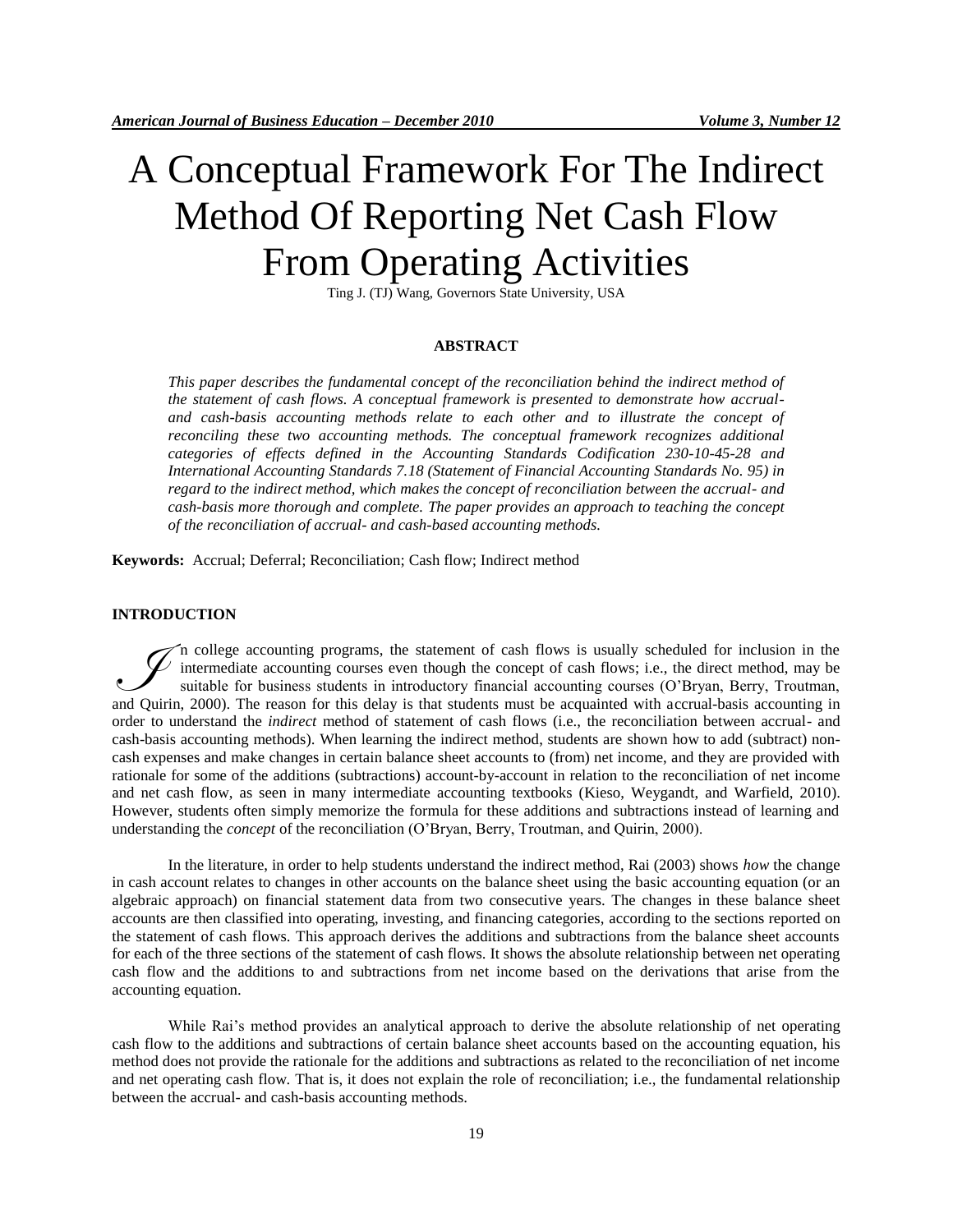## *American Journal of Business Education – December 2010 Volume 3, Number 12*

Accounting textbooks provide some examples and rationale for the effects of the additions and subtractions on net income, but they give only fragments of the concept of the reconciliation; i.e., they analyze the effect of just one addition or subtraction at a time on net income or on operating cash flow. For example, an increase in accounts receivable is one of the deductions because the increase (accrued revenues) was included in revenue (and net income) but not in cash. As a result, an increase in accounts receivable is subtracted from net income in the reconciliation to derive net operating cash flow. However, many students have difficulty understanding the concept and role of reconciliation. They have trouble understanding why any increase/decrease of balance sheet accounts should be subtracted from/added to net income to begin with; i.e., the concept of reconciliation. Furthermore, many students have a hard time understanding the effect of changes in inventories on net income.

Students' difficulties in understanding the concept of reconciliation may be contributed by incomplete definitions of the reconciliation/indirect method the standards and textbooks provide and by the fragmented singleaccount approach. For example, operating cash flows that do not affect income statement (i.e., cash transactions dealing with current assets or liabilities) are not specified in the definitions of the reconciliation. Under GAAP, in Accounting Standards Codification (ASC) 230-10-45-28 (SFAS 95), it defines the reconciliation/indirect method as follows: "that which requires adjusting net income of a business entity or change in net assets of an NFP to remove both of the following: 1) the effects of all deferrals of past operating cash receipts and payments, …. , and all accruals of expected future operating cash receipts and payments … and 2) all items that are included in net income that do not affect net cash provided from ..." In addition, under IFRS, in International Accounting Standards (IAS) 7.18, it defines that "the indirect method adjusts accrued basis net profit or loss for the effects of non-cash transaction.‖ It is clear from these definitions that non-cash transactions, such as depreciation or amortization expense, be added back to net income since they had a negative effect (the higher the depreciation, the lower the net income) on net income. Also, an increase in receivables reflects non-cash transaction or an item that is included in revenues and net income but does not affect net cash. As a result, an increase in receivables will be subtracted from net income because it had a positive effect (the higher the increase, the higher the non-cash amount contained in revenue, and the higher the non-cash amount in net income) on net income. However, the definitions do not mention what happens to a decrease in receivables, a decrease in payables, or any operating items that are not included in the income statement but do affect net cash (i.e., cash transaction that do not affect net income). Many students are confused with changes in inventories with respect to the reconciliation because there are other accounts (i.e., cost of goods sold, purchases, beginning accounts payable, and ending accounts payable) involved at the same time. The fragmented single-account approach is just not able to explain the effect of this change on net income at all.

This paper will focus on the operating section of the statement of cash flows; i.e., the reconciliation/indirect method. As a result, we will use operating income instead of net income in the paper. The reconciliation process requires two types of adjustments to the operating income: 1) to *remove* effects of accrual-basis operating transactions that have no effect on cash and 2) to *include* effects of cash-basis operating transactions that have no effect on operating income. The adjustments from the former item are clearly identified in ASC 230-10-45-28, IAS 7.18, and SFAS 95 par. 28, and covered in textbooks, but those from the latter are not specified (although shown in the example), making the definition and explanations incomplete.

To explain *why* and *how* the additions and subtractions relate to the reconciliation, one must first define accrual- and cash-basis accounting methods and demonstrate their relationship, then explain how the role of reconciliation works based on their relationship, and finally show *how* the additions and subtractions can be derived following the reconciliation of accrual- and cash-basis accounting methods.

To help students understand the reconciliation concept of the statement of cash flows, a conceptual framework is needed, which contains the basics of, and components in, both accrual- and cash-basis accounting; illustrates how the components of these two methods correspond to, and are reconciled with, each other; and shows the role of adjustments in the reconciliation.

This paper creates a conceptual framework to present the fundamental logic behind the indirect method for reconciling operating income to net operating cash flow. Further, the paper applies accounting terms related to ASC 23-10-45-28, lays out the components from both accrual- and cash-basis accounting, demonstrates the relationships among the components, derives the additions and subtractions, provides the rationale for the reconciliation in the indirect method, and describes the application of the framework.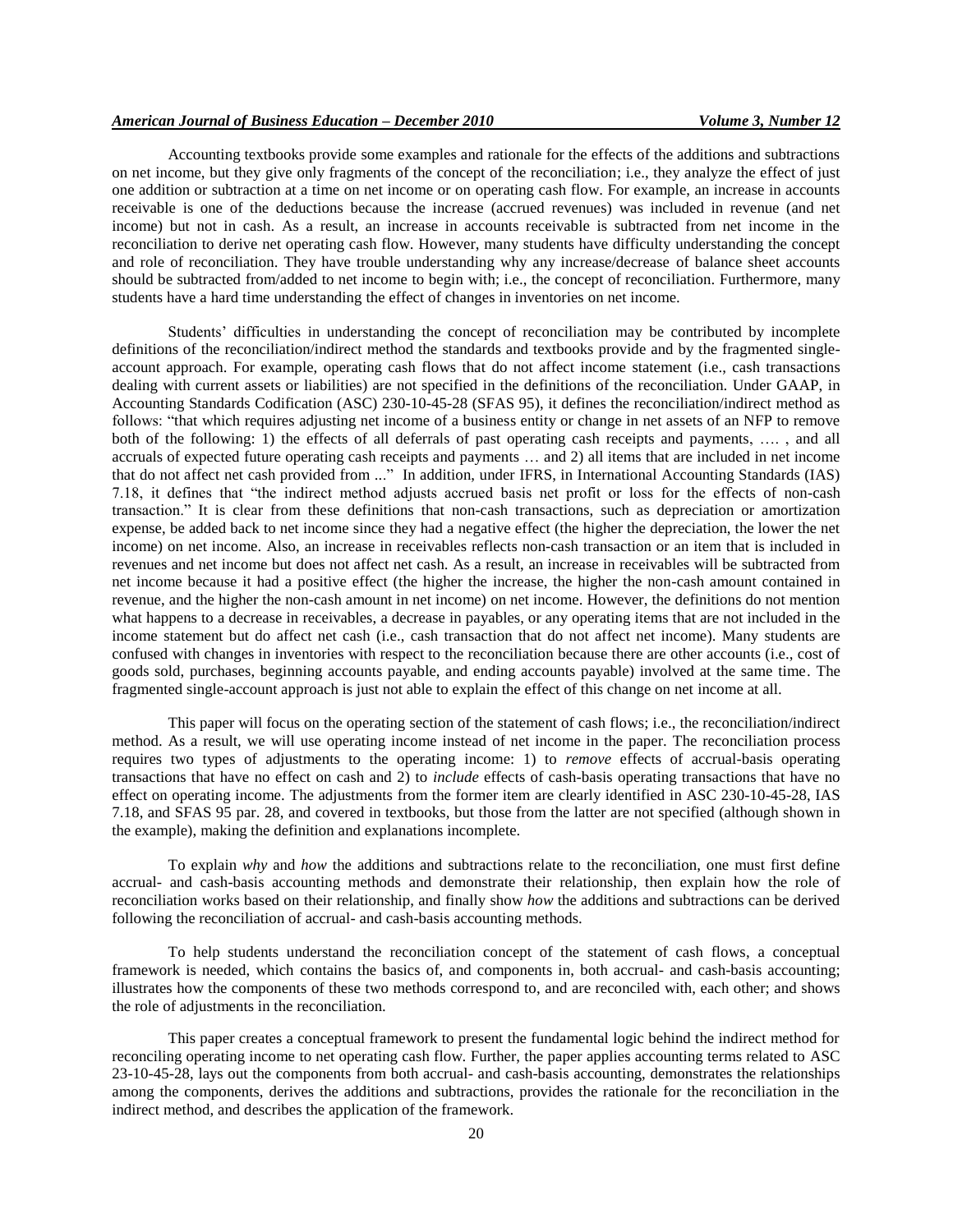## **A CONCEPTUAL FRAMEWORK**

#### **Terms and Their Relationships**

Before the conceptual framework can be presented, students must have a simple and basic understanding of a number of accounting terms, such as accrual, deferral, recognition and realization, their implications, and types of transactions (i.e., operating, financing and investing). Definitions and examples of these terms can be found in many financial accounting textbooks. For example, in accrual-basis accounting: revenues are recognized when they are earned, and expenses are recognized when they are incurred; revenues recognized before cash flow (or accrued revenues) will cause receivables to increase; and cash flow realized after being recognized will cause receivables to decrease.

To understand the conceptual framework for the indirect method of the statement of cash flows, the first step is to look at the operating transactions based on the sequence of occurrence between performance recognitions (i.e., revenues and expenses) and cash flow realizations (i.e., cash receipts and payments). We will focus on the indirect method of the statement of cash flows and target only the operating transactions. As a result, we will exclude financing and investing transactions from the conceptual framework in the paper. That is, we will use operating income instead of net income in the framework.

In general, all operating transactions involve exchanges of resources between the firm and other parties, internal or external—any exchanges that may or may not be completed by the end of a given reporting period. For example, a firm may deliver a part of or all goods and/or provide services to other parties prior to, at the time of, and/or after the receipts of cash payment. On the other hand, a firm may utilize resources and/or receive services provided by other parties prior to, at the time of, and/or after the payments of cash.

However, while only two transaction patterns have been defined by ASC 230-10-45-28 (SFAS 95) and included in accounting textbooks, we have identified six different transaction patterns in the conceptual framework. The six patterns are categorized based on the "*sequence*" of and "*timing*" of occurrence of a firm's performance and its related cash flows. There are two possible "*sequences*" of the firm's performance (i.e., recognitions of revenues or expenses) and its related cash flows; i.e., (1) performance occurs prior to cash flows and (2) cash flows occur prior to performance, and three possible "*timings*" of these occurrences; i.e., (1) current-future, (2) past-current and (3) current-current accounting periods. The six patterns (i.e., 2 x 3) are as follows: Pattern 1, when the firm delivers goods or provides services to (utilizes resources or receives services provided by) other parties during the current accounting period prior to the receipts (payments) of cash in the future accounting periods [Performance→Cash Flows & Current-Future]; Pattern 2, when the firm receives cash from (pays cash to) other parties during the current accounting period for the goods delivered or services provided (resources utilized or services received) from past accounting periods [Performance→Cash Flows & Past-Current]; Pattern 3, when the firm delivers goods or provides services to (utilizes resources or receives services provided by) other parties during the current accounting period but receives (makes) the payments of cash either at the time of delivery or by the end of the same current accounting period [Performance→Cash Flows & Current-Current]; Pattern 4, when the firm receives cash from (pays cash to) other parties during the current accounting period for goods or services (resources or services) to be delivered (used) in the future accounting periods [Cash Flows→Performance & Current-Future]; Pattern 5, when the firm delivers goods or provides services to (utilizes resources or services provided by) other parties during the current accounting period after receiving (making) the payments of cash from past accounting periods [Cash Flows→Performance & Past-Current]; and Pattern 6, when the firm receives payments of cash from (pays to) other parties during the current accounting period but delivers goods or provides services (utilizes resources or receives services) either at the time of the payment or by the end of the same accounting period [Cash Flows→Performance & Current-Current]. A transaction may follow one or a combination of these six transaction patterns.

Figure 1 illustrates these six transaction patterns and their terms which were created by the author using the same naming approach as in ASC 230-10-45-28 (SFAS 95).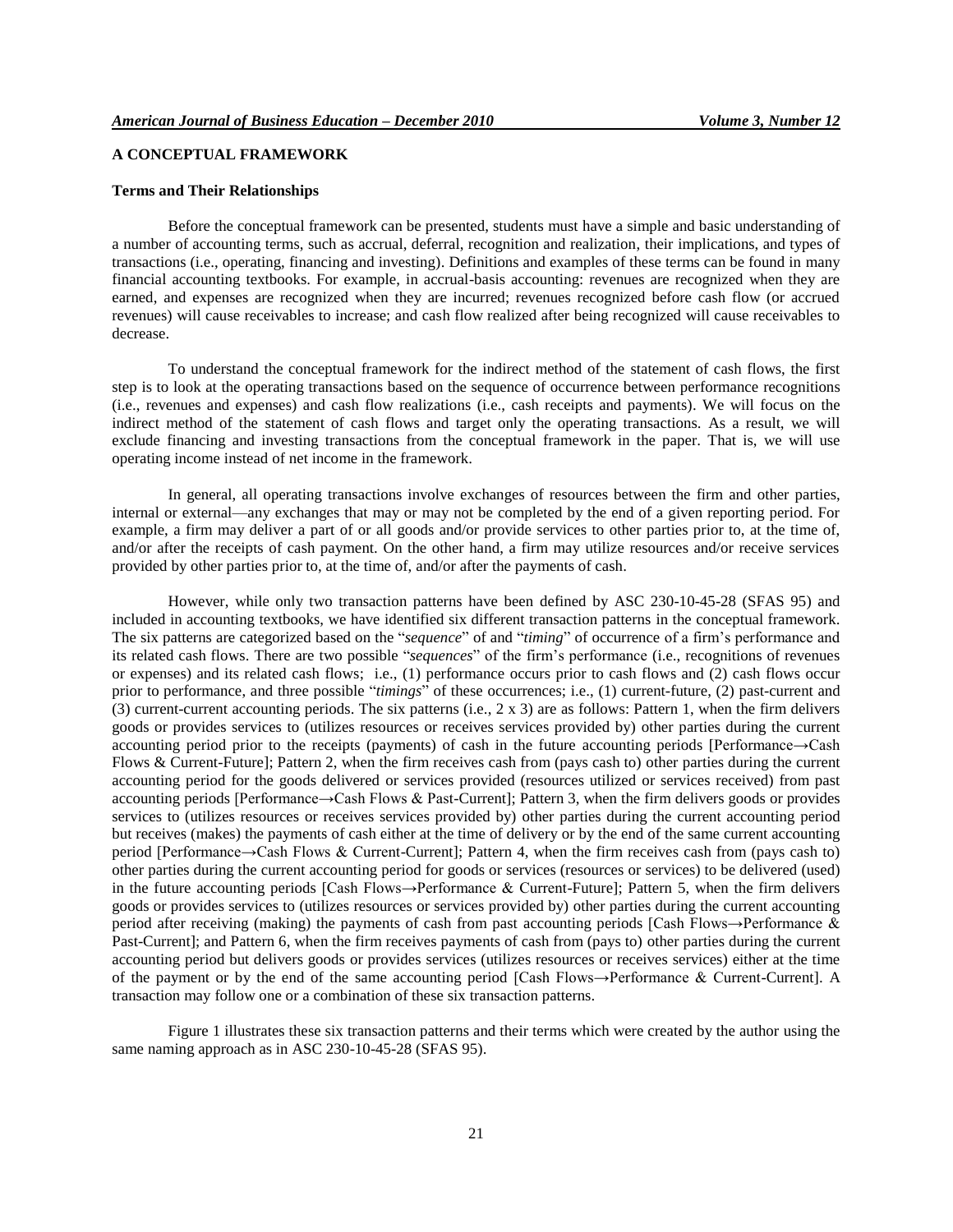

#### *American Journal of Business Education – December 2010 Volume 3, Number 12*

(Past) (Current) (Future)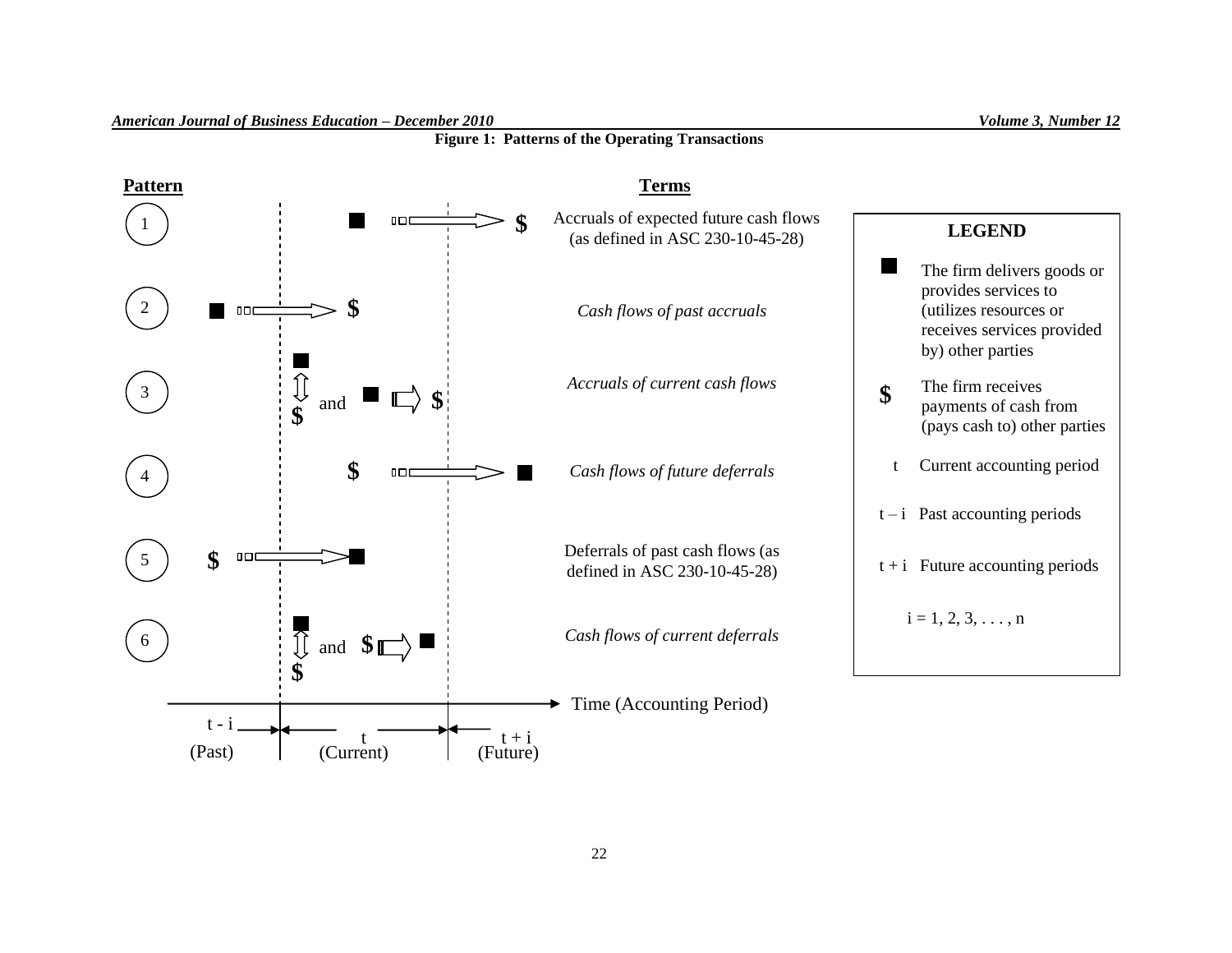In ASC 230-10-45-28, the term "accruals of expected future operating cash receipts and payments" is consistent with transactions in Pattern 1 when the firm delivers goods or provides services to (utilizes resources or receives services provided by) other parties during the current accounting period prior to the receipts (payments) of cash in the future accounting periods. These transactions are accrued revenues and accrued expenses, for which we *debit* Receivables and *credit* Revenues for the accrued revenues, and *debit* Expenses and *credit* Payables for the accrued expenses in the recording of the transactions.

Another term defined in ASC 230-10-45-28 is "deferrals of past operating cash receipts and payments," which is consistent with transactions in Pattern 5, when the firm delivers goods or provides services to (utilizes resources or services provided by) other parties during the current accounting period after receiving (making) the payments of cash from past accounting periods. These transactions include *debiting* Deferred Liabilities (e.g., Unearned Revenues) and *crediting* Revenues, as well as *debiting* Expenses and *crediting* Deferred Assets (e.g., Prepayments).

As seen in ASC 230-10-45-28, there are two elements in the naming of terms; for example, accruals/deferrals (i.e., the sequence of the recognition of performance and the realization of its related cash flows), and past/expected future (i.e., the timing of operating cash receipts and payments). From here on, we will use the general term "cash flows" to mean "operating cash receipts and payments" since we limit the scope of the framework to the operating transactions only. ASC  $230-10-45-28$  uses "accruals" for the recognitions of performance that occur *before* realization of the related cash flow, and it uses "deferrals" for the recognitions of performance that occur *after* realization of the cash flow. The *current* accounting period is referred in this paper as the time period which the most current financial statements; i.e., the period in which the recognitions of revenues and expenses took place, cover. We use the same naming convention as in ASC 230-10-45-28 with the elements involved in the six patterns to create terms such as "cash flows of past accruals", "accruals of current cash flows", "cash flows of future deferrals", and "cash flows of current deferrals" for Patterns 2, 3, 4, and 6, respectively. Operating transactions in "cash flows of past accruals" (Pattern 2) are follow-up related transactions from "accruals" of expected future cash flows" (Pattern 1), and transactions in "deferrals of past cash flows" (Pattern 5) are followup related transactions from "cash flows of future deferrals" (or Pattern 4). Although net effects on the accounts from transactions in "accruals of current cash flows" (Pattern 3) and "cash flows of current deferrals" (Pattern 6) are the same at the end of current accounting period, the actual sequence of occurrence in the transactions might be different. As mentioned before, an actual transaction may consist of multiple patterns of transactions classified above.

## **Accrual- Versus Cash-Basis Accounting Methods**

After the terms of the components of both accounting methods are understood as delineated above, the next step is to examine the operating transactions, both accrual- and cash-basis, that have been recorded by the end of the current period, including all year-end adjustments, as depicted in Figure 2. Giving six patterns of operating transactions, there are four of them that would affect operating income and four of them net operating cash flow. The patterns of transactions that would affect operating income are "accruals of expected future cash flows" (Pattern 1), "accruals of current cash flows" (Pattern 3), "deferrals of past cash flows" (Pattern 5), and "cash flows of current deferrals" (Pattern 6) because the firm has performed (i.e., delivered goods and/or provided services or utilized resources and/or received goods/services) during the current accounting period. On the other hand, the patterns of transactions that would affect net operating cash flow include "cash flows of past accruals" (Pattern 2), "accruals of current cash flows" (Pattern 3), "cash flows of future deferrals" (Pattern 4), and "cash flows of current deferrals" (Pattern 6) because the firm has received/used cash during the current accounting period.

Transactions in "accruals of current cash flows" (Pattern 3) and "cash flows of current deferrals" (Pattern 6) are included under both accrual- and cash-basis accounting methods because, in these transactions, recognitions (revenues and expenses affecting operating net income) and realizations (cash receipts and payments affecting net operating cash) have occurred at the same time or at different times by the end of the current accounting period.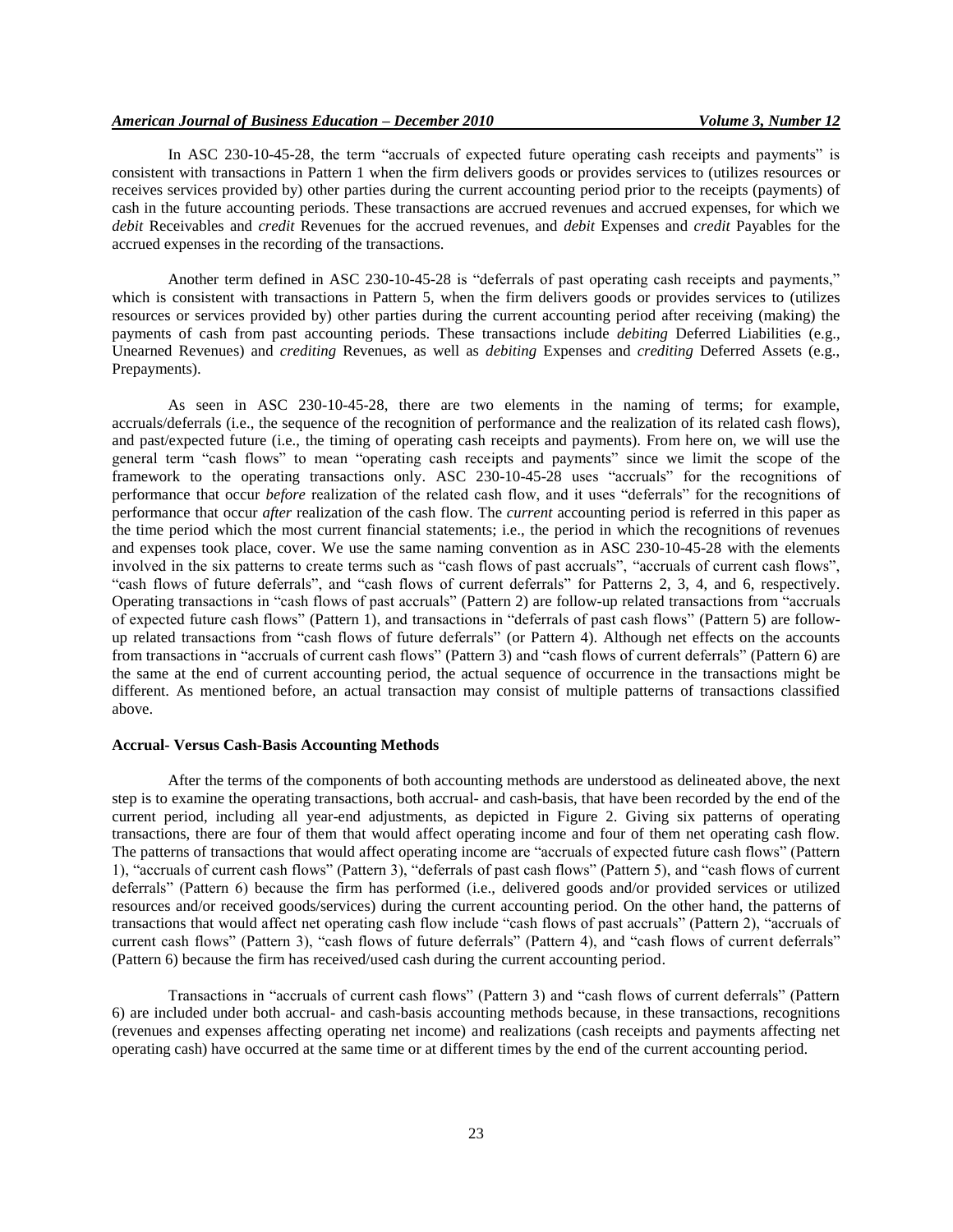

**Figure 2: Reconciliation of Accrual- and Cash-basis Accounting**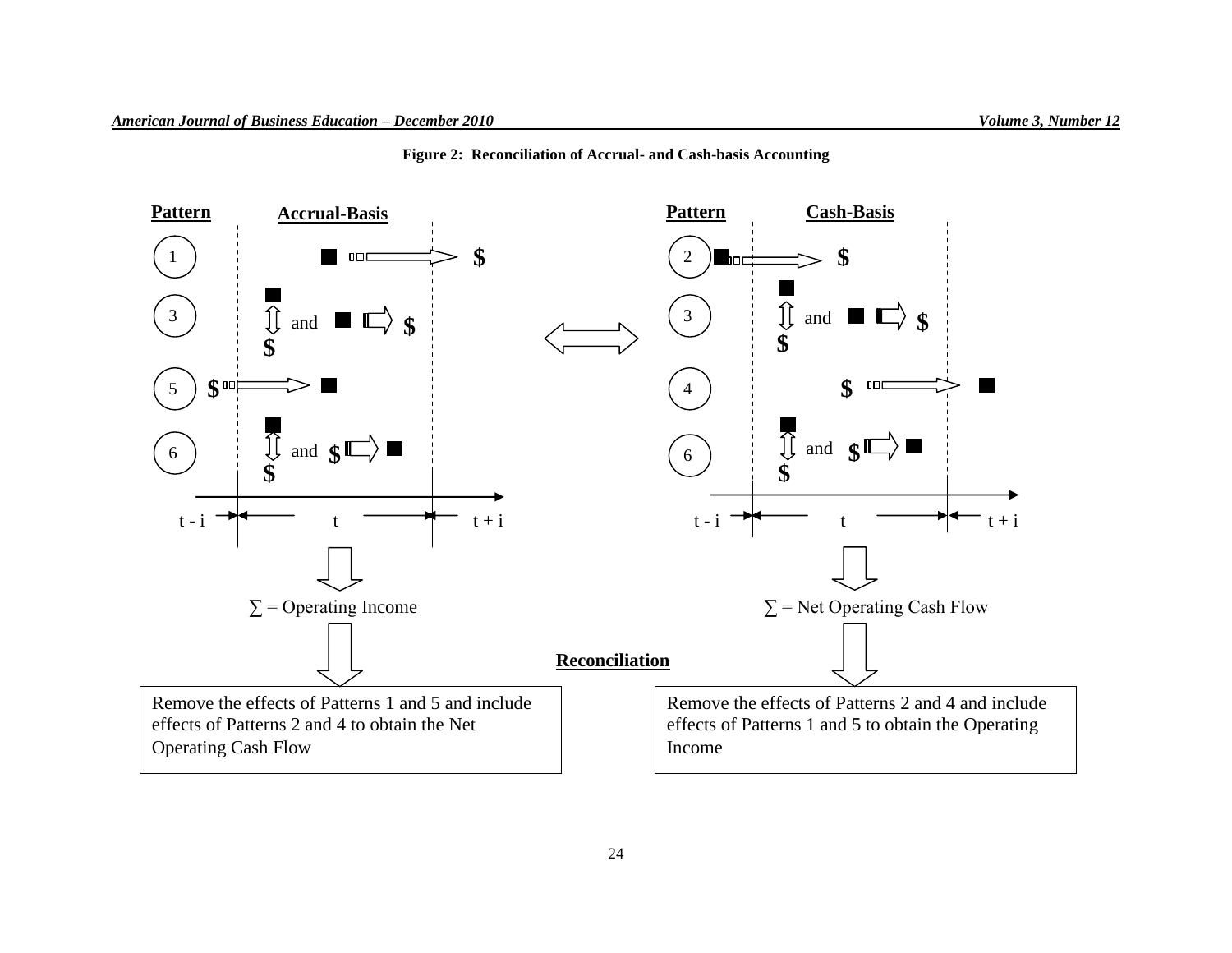Another way of looking at these two accounting bases is to note that operating transactions which are associated with performance in the current period under the "accrual-basis" are all reflected in the operating income in the *current* accounting period with their associated cash flows occurring in the past, current *or* future accounting periods. On the other hand, operating transactions which are associated with cash flows in the current period under the "cash-basis" are all accounted in the net operating cash flow with their related performance recognized in the past, current *or* future accounting periods (i.e., recognitions that occurred in the past, are occurring in the current, or are expected to occur in the future accounting periods). Operating transactions in Patterns 3 and 6 are all reflected in the operating income and net operating cash flow in the *current* accounting period. As a result, these transaction patterns affect both "accrual-basis" and "cash-basis" accounting concurrently, making them irrelevant in the reconciliation of these two methods.

On the other hand, operating transactions in Patterns 1 and 5 are reflected in the operating income but not in the net operating cash flow because their related cash flows are expected to be realized in the future (Pattern 1) or have been realized in the past (Pattern 5) periods. Operating transactions in Patterns 2 and 4 are reflected in the net operating cash flow but not in the operating income because their related recognitions of revenues and expenses have been occurred in the past (Pattern 2) or are expected to be occurred in the future (Pattern 4) periods.

#### **The Concept of Reconciliation**

*All operating transactions under "accrual-basis"*--some of which are related to revenues and others to expenses--are included in the calculations of the current income statement. Thus, the end result under the "accrualbasis‖ method is the operating income reported (i.e., revenues – expenses) on the income statement, which discloses the performance outcome of the current accounting period.

The end result from operating transactions under the "cash-basis" is the change in cash/net operating cash flow (i.e., cash inflows – cash outflows) from that period, which is disclosed on the statement of cash flows. Therefore, to reconcile operating income (accrual-basis) to net operating cash flow (cash-basis) is to show how to obtain the result of "cash-basis" transactions from the result of "accrual-basis" transactions using the similarity and differences of the types of transactions (i.e., components) identified under both "accrual-basis" and "cash-basis" accounting methods.

To carry out this reconciliation, we simply exclude types of transactions (i.e., components) that are under "accrual-basis" but not under "cash-basis" and then include types of transactions that are under "cash-basis" but not under "accrual-basis". That is, we exclude "accruals of expected future cash flows" (Pattern 1) and "deferrals of past cash flows" (Pattern 5) from "accrual-basis" transactions (or from the end result--operating income), and then *include* "cash flows of past accruals" (Pattern 2) and "cash flows of future deferrals" (Pattern 4) to obtain the result of "cash-basis" transactions; i.e., net operating cash flow.

In other words, operating transactions in Patterns 1 and 5 affected operating income but did not affect cash, and operating transactions in Patterns 2 and 4 affected cash but did not affect operating income. Thus, to reconcile operating income to net operating cash flow is to *remove* effects of transactions found in Patterns 1 and 5 on operating income and *include* effects of transactions found in Patterns 2 and 4 to obtain net operating cash flow.

## **VALIDATION OF THE FRAMEWORK**

In this section, we will demonstrate how the logic of the reconciliation outlined above can actually be applied by *excluding* the effects of transactions in Patterns 1 and 5 from operating income and *including* the effects of transactions in Patterns 2 and 4 to operating income using major and commonly observed categories from the income statement, such as revenues, cost of goods sold, depreciation, and other expenses. In other words, we will illustrate how to obtain the additions and subtractions seen in the textbooks directly from the conceptual framework outlined above.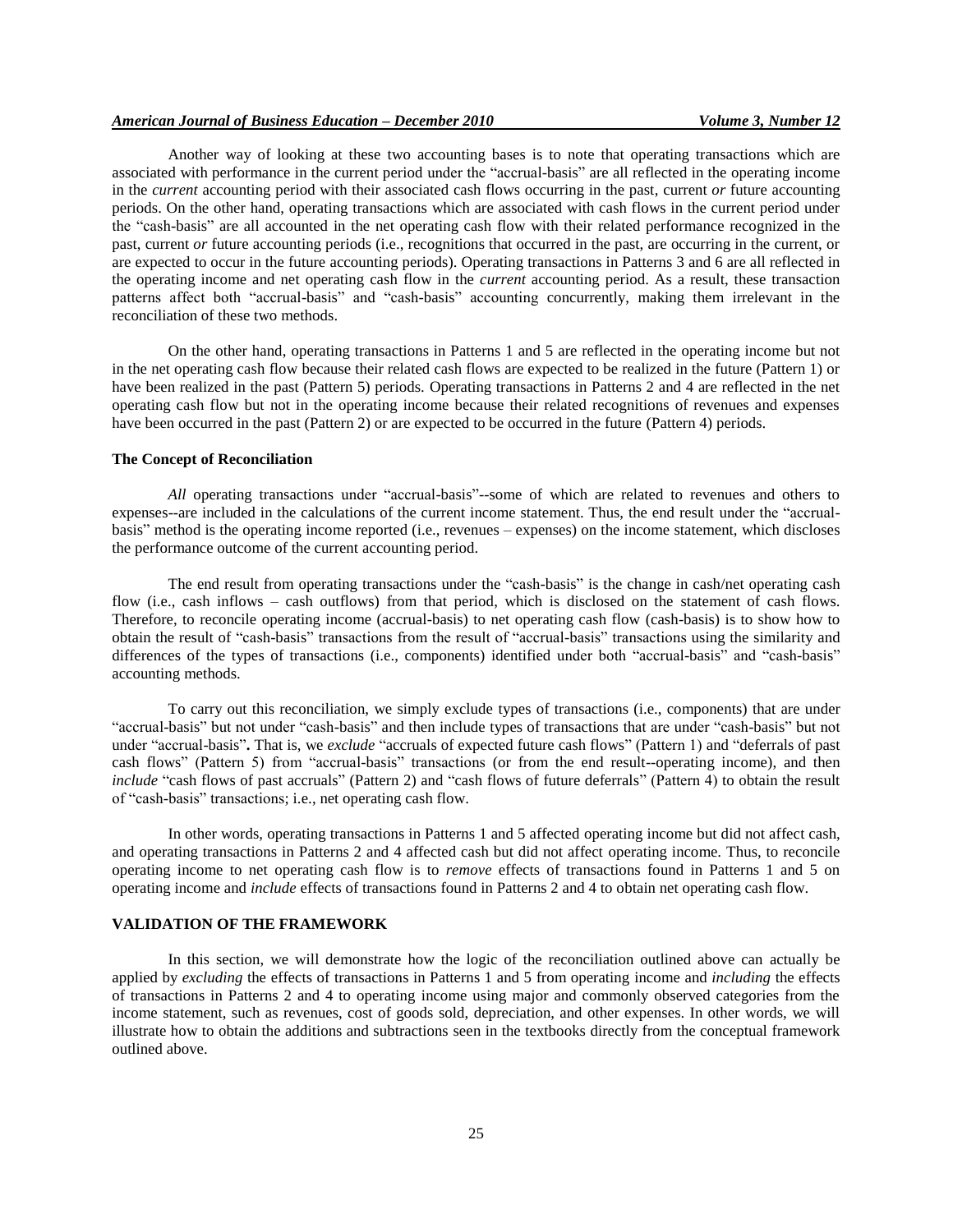## **Figure 3: Effects of Accrual- and Cash-basis Accounting on Balance Sheet Accounts**

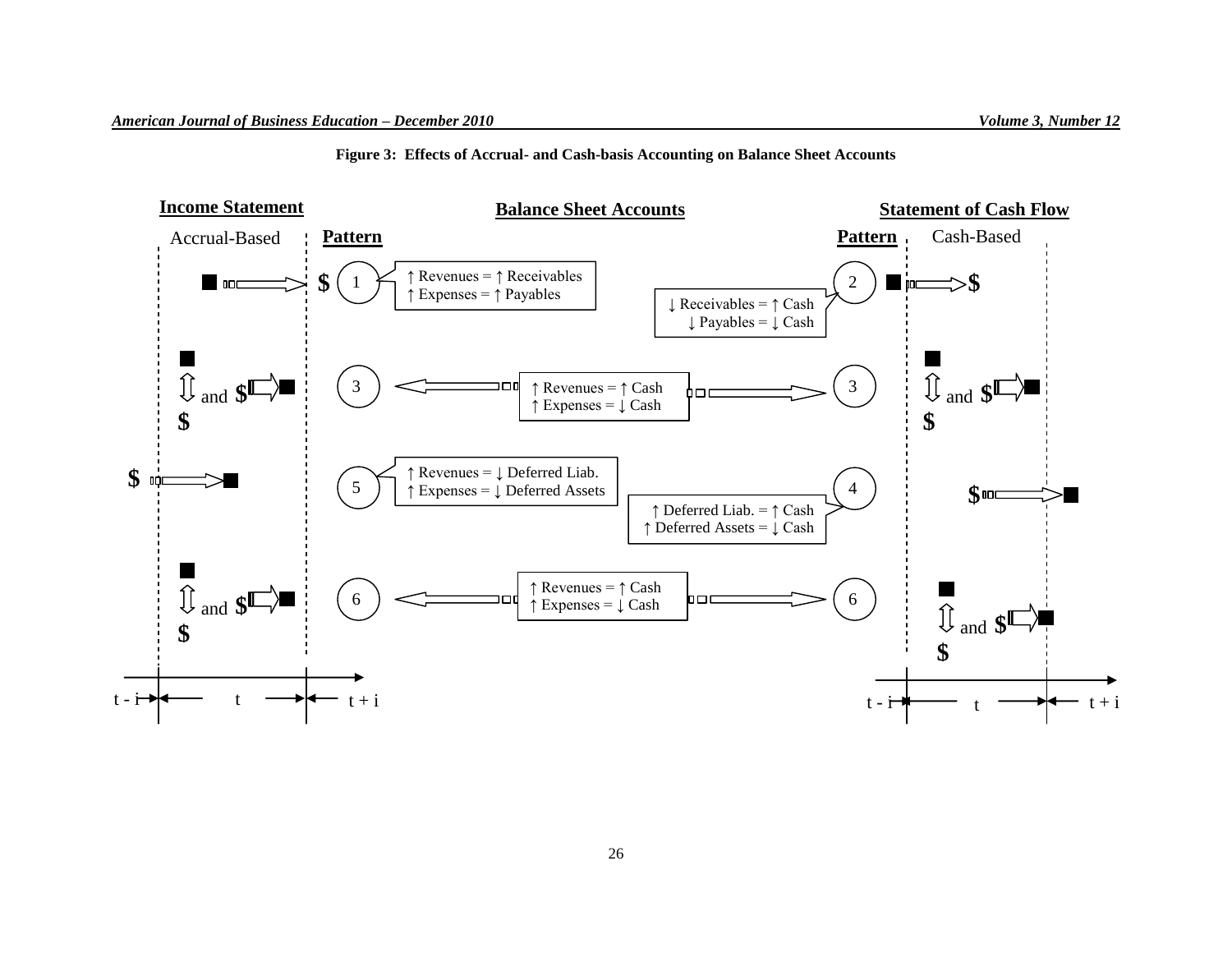|                                                                      | <b>Accrual-Basis (To be Excluded)</b>                                  |                                                                                                    | <b>Cash-Basis (To be Included)</b>                                                |                                                                                      |                                                                           |
|----------------------------------------------------------------------|------------------------------------------------------------------------|----------------------------------------------------------------------------------------------------|-----------------------------------------------------------------------------------|--------------------------------------------------------------------------------------|---------------------------------------------------------------------------|
| Column A<br><b>Income Statement</b><br>Items                         | Column B<br>Pattern 1: Accruals of<br>Exp. Future CF                   | Column C<br>Pattern 5: Deferrals of Past<br><b>CF</b>                                              | Column D<br>Pattern 2: CF of Past<br>Accruals                                     | Column E<br>Pattern 4: CF of Future<br>Deferrals                                     | <b>Column F</b><br>Adjustments to Net Income due to<br>Columns $B \sim E$ |
| Revenues                                                             | Credit sales included<br>and A/R increased.<br>$(\uparrow A/R)$        | Advanced sales recognized<br>and Unearned Revenue<br>decreased.<br>(Unearned Revenue)              | Sales collection received<br>and A/R decreased.<br>$(\downarrow A/R)$             | Advanced sales included<br>and Unearned Revenue<br>increased.<br>(†Unearned Revenue) | $-\Delta A/R$<br>$+\Delta$ Unearned Revenue                               |
| - COGS                                                               | Credit purchases<br>included and A/P<br>increased.<br>$(\uparrow A/P)$ |                                                                                                    | Credit purchases paid and<br>A/P decreased.<br>$(\downarrow A/P)$                 |                                                                                      | $+\Delta A/P$<br>$-\Delta$ Inventories                                    |
| - Depreciation                                                       |                                                                        | Depreciation allocated and<br>Depreciation Expense<br>increased.<br>$(\uparrow)$ Depreciation Exp) |                                                                                   |                                                                                      | + Depreciation                                                            |
| - Expenses                                                           | Expenses accrued and<br>Payables increased.<br>(†Payables)             | Prepaid expenses recognized<br>and Prepayment decreased.<br>$(I$ Prepayments)                      | Payment of accrued<br>expenses and Payables<br>decreased.<br>( <i>Leavables</i> ) | Prepaid expenses and<br>Prepayment increased.<br>(†Prepayments)                      | $+\Delta$ Payables<br>$-\Delta$ Prepayments                               |
| $N_{\text{tot}}$ $\mathbf{L}_{\text{tot}}$ $\mathbf{L}_{\text{tot}}$ |                                                                        |                                                                                                    |                                                                                   |                                                                                      |                                                                           |

| Table I: Rationales of the Additions and Subtractions of Balance Sheet Accounts in the Reconciliation |
|-------------------------------------------------------------------------------------------------------|
|-------------------------------------------------------------------------------------------------------|

#### $=$  Net Income

 $COGS = Cost$  of Goods Sold, (i.e., Beginning Inventories + Net Purchases – Ending Inventories);  $Exp = Expected$ ;  $CF = Cash$  Flows;  $A/R = Accounts$  Receivable;  $AP = Accounts$ Payable.

Result:<br>Net Operating CF

= Net Income *excludes* effects from Columns B and C and *includes* effects from Columns D and E

= Net Income –  $\Delta$  A/R +  $\Delta$  Unearned Revenue +  $\Delta$  A/P –  $\Delta$  Inventories + Depreciation +  $\Delta$  Payables –  $\Delta$  Prepayments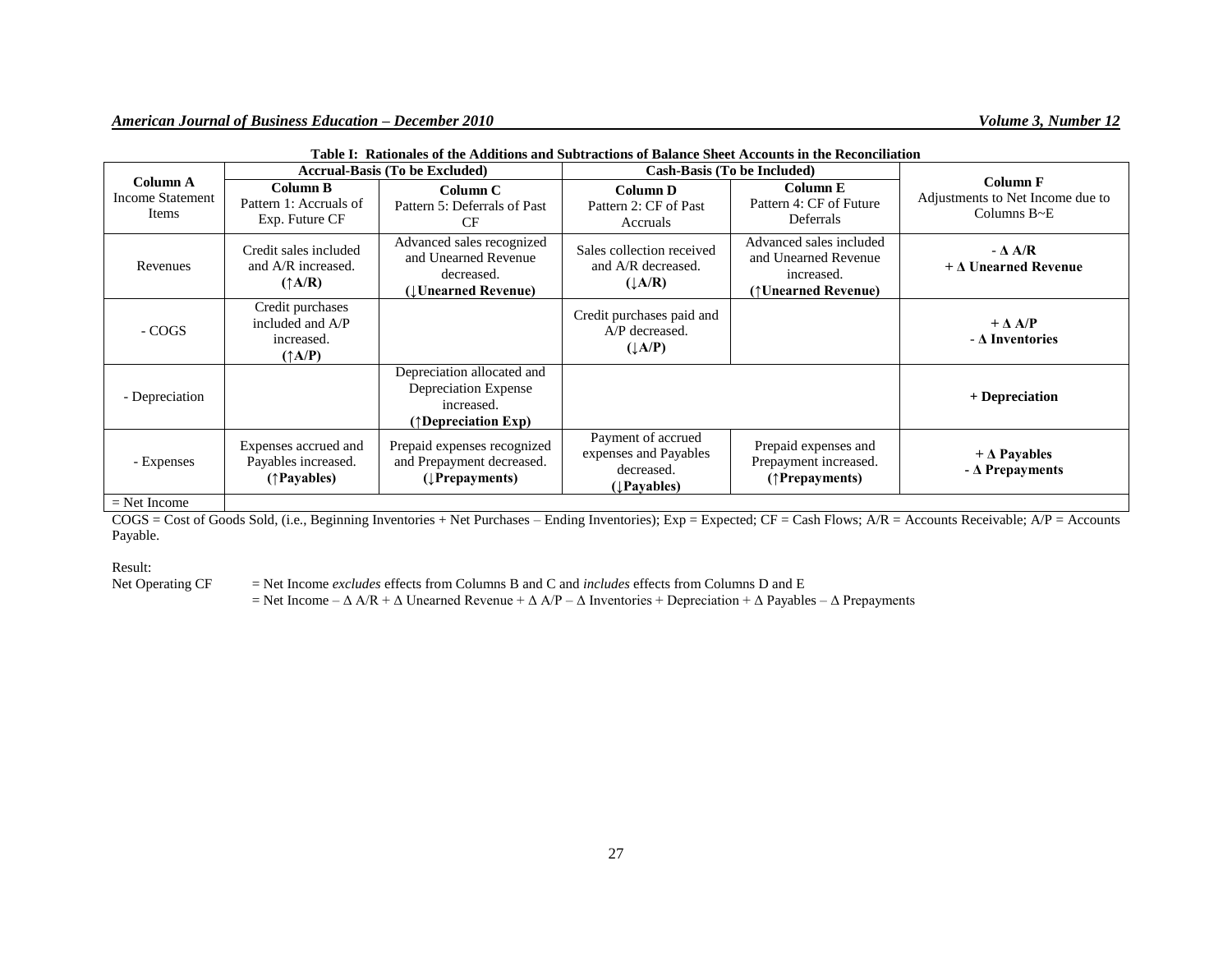## *American Journal of Business Education – December 2010 Volume 3, Number 12*

Operating transactions in Patterns 1 and 5 have already been accounted in operating income for the current period. These two patterns of transactions might cause operating income to increase or decrease depending on the types of transactions. For example, recognized revenues (revenues were credited) from Patterns 1 and 5 would cause operating income to increase while recognized expenses (expenses were debited) would cause operating income to decrease. To exclude Patterns 1 and 5 is equivalent to removing their *effects* (i.e., increases or decreases) from the end result of operating income, which is also consistent with the language used in the ASC 230-10-45-28. Thus, we will add their *effects* back to operating income if they were subtracted to derive operating income (i.e., caused operating income to decrease--recognized expenses), and subtract the *effects* from operating income if they were added to derive operating income (i.e., caused operating income to increase--recognized revenues).

When transactions in Patterns 1 and 5 have effects on operating income, they must have effects on the balance sheet accounts as seen in Figure 3, according to the double-entry bookkeeping system. For example, operating transactions in Pattern 1; i.e., accrued revenues (expenses) have increased (decreased) operating income, so they must have also increased receivables (payables). Transactions in Pattern 5; i.e., deferrals of past cash flows (receipts and payments), have increased (decreased) operating income, so they must have also decreased deferred liabilities (assets). Furthermore, when transactions in Patterns 2 and 4 have effects on cash, they must have effects on the balance sheet accounts. For example, transactions in Pattern 2; i.e., cash flows of past accruals, have increased (decreased) cash, so they must have also decreased receivables (payables). Transactions in Pattern 4; i.e., cash flows of future deferrals, have increased (decreased) cash, so they must have also increased deferred liabilities (assets). As a result, these increases and decreases (changes) in balance sheet accounts can be used to reflect (i.e., proxy for) the effects on operating income and cash from transactions addressed above and used in the adjustments in the reconciliation of the two accounting bases.

To demonstrate how the additions and subtractions can actually be derived from the conceptual framework, let's first decompose the major income statement categories into types of transactions according to the following: Pattern 1, "accruals of expected future cash flow"; Pattern 2, "cash flows of past accruals"; Pattern 4, "cash flows of future deferrals"; and Pattern 5, "deferrals of past cash flows".

Next, we shall identify the effects of these patterns on operating income and net operating cash flow and, subsequently, make appropriate adjustments in order to *remove* or *include* their effects. In Table I, the major income statement categories are listed in Column A. "Accruals of expected future cash flows" are shown in Column B (Pattern 1). Column C shows "deferrals of past cash flows" (Pattern 5). Columns D and E list "cash flows of past accruals" (Pattern 2) and "cash flows of future deferrals" (Pattern 4), respectively. Column F reports the adjustments that will be needed to remove and include the effects that Columns B to E have had on operating income. These adjustments must be consistent with the additions and subtractions seen in the textbooks.

The following describes how to obtain the aforementioned effects from the income statement items:

Revenues – COGS – Depreciation – Expenses = Net Income

#### **Revenues**

Revenues on the income statement may consist of cash sales (i.e., "accruals of current cash flows" in Pattern 3 and "cash flows of current deferrals" in Pattern 6), credit sales ("accruals of expected future cash flows" in Pattern 1), and deferred sales ("deferrals of past cash flows" in Pattern 5). In this case, *cash* sales are considered as sales transactions recognized, in whole or in part, during the period in which they are also realized. *Credit* sales include sales transactions recognized, in whole or in part, during the period *but not yet realized* by the end of the period. Deferred sales are sales transactions realized, in whole or in part, during the period *but not yet recognized* by the end of the period.

Credit sales that were recognized but not realized by the end of the period (i.e., "accruals of expected future cash flows‖ in Pattern 1, and Table I, Column B) have caused Accounts Receivable (A/R), as well as Revenues and operating income, to increase—and the effect of this increase in A/R (also in operating income) must be removed (i.e., be subtracted) from operating income in the reconciliation according to the conceptual framework. On the other hand, credit sales that were recognized in the past period *and* realized by the end of the current period (i.e., "cash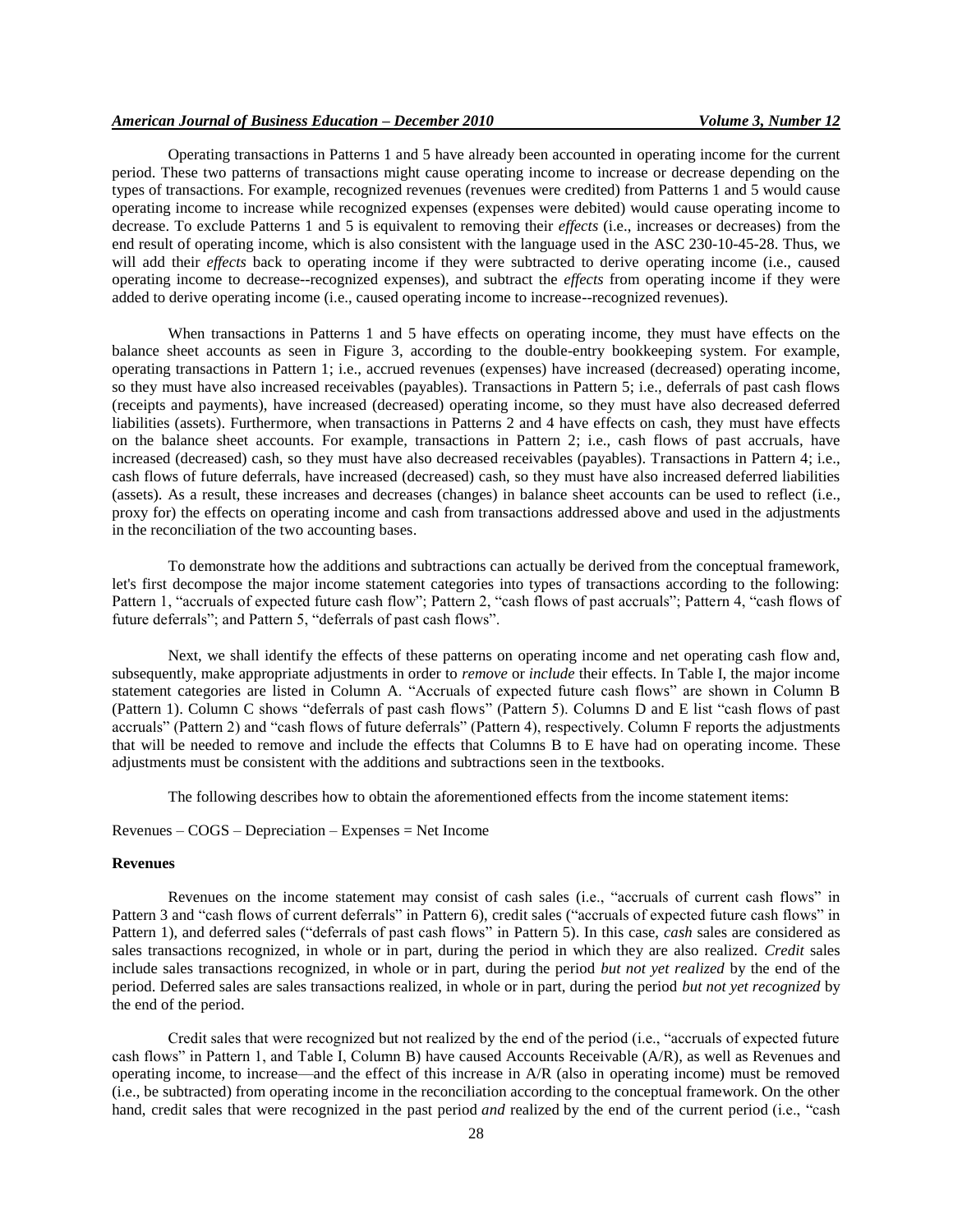flows of past accruals" in Pattern 2, and Table I, Column D) have caused A/R to decrease and cash to increase—and the effect of the decrease in A/R must be included (i.e., *added*) to operating income in the reconciliation. Since an increase in A/R must be subtracted from operating income and a decrease in A/R must be added to operating income, change in the A/R (i.e.,  $A/R_t - A/R_{t-1}$ ) is one of the subtractions from operating income in the reconciliation/indirect method of the statement of cash flows (Table I, Column F), assuming the A/R account is used for operating transactions only.

Deferred sales that were realized in the past and recognized currently (i.e., "deferrals of past cash flows" in Pattern 5, and Table I, Column C) have caused deferred liabilities (e.g., Unearned Revenue) to decrease and Revenues (and operating income) to increase—and the effect of this decrease in deferred liabilities (or increase in Revenues and operating income) must be excluded (i.e., be subtracted) from operating income in the reconciliation. However, deferred sales that are currently realized but expected to be recognized in the future (i.e., "cash flows of future deferrals‖ in Pattern 4, and Table I, Column E) have caused deferred liabilities and cash to increase—and the effect (i.e., the increase in deferred liabilities) must be included (i.e., be added) to operating income in the reconciliation. As a result, change in deferred liabilities is one of the additions to operating income in the reconciliation/indirect method of the statement of cash flows (Table I, Column F).

#### **Cost of Goods Sold**

The item, Cost Of Goods Sold (COGS), in the income statement can be derived by taking the beginning inventories (Inv<sub>t-1</sub>), adding net purchases, and then subtracting the ending inventories (Inv<sub>t</sub>) (i.e., COGS = Inv<sub>t-1</sub> + Net Purchases − Inv<sub>t</sub>). COGS is subtracted from Revenues in order to arrive at operating income in the income statement (Revenues − COGS – Depreciation – Expenses = Operating Income). Since COGS is equal to Net Purchases minus Change in Inventories, we will deal with the effects of these two items instead of COGS on operating income.

Net Purchases may result from cash purchases; i.e., transactions in Patterns 3 and 6, and/or credit purchases; i.e., transactions in "accruals of expected future cash flows" in Pattern 1 and Table I, Column B. Credit purchases have caused A/P to increase, and they also caused COGS (by holding inventories constant) to increase and operating income to decrease. To *remove* the effect of credit purchases, the increase in A/P (proxy for the Credit Purchases) must be excluded from (i.e., added to) operating income in the reconciliation. Likewise, credit purchases previously recognized and realized by the end of the current period; i.e., transactions in "cash flows of past accruals" in Pattern 2 and Table I, Column D, have caused cash to increase and A/P to decrease−and this decrease in A/P (proxy for the Credit Purchases that were paid) must be *excluded* (i.e., subtracted) from operating income. As a result, change in A/P is one of the additions to the operating income in the reconciliation according to the conceptual framework (Table I, Column F).

To *remove* the effect of Change in Inventories on operating income, we must exclude or subtract the Change in Inventories from operating income since the "negative" Change in Inventories (via COGS) has been subtracted from Revenues to derive operating income (e.g., by replacing the COGS in the equation: Revenues – (Net Purchases – Change in Inventories) – Depreciation – Expense = Operating Income). Consequently, Change in Inventories is one of the subtractions from the operating income in the reconciliation (Table I, Column F).

#### **Depreciation**

Depreciation expenses are non-cash or accrued items that are estimated and recognized in each future period during the estimated life of the assets regardless of when the payments of the assets were made. It is similar to transactions in "deferrals of past cash flows" in Pattern 5 (as well as Patterns 1, 3, and/or 6), and is subtracted to derive operating income. Therefore, to remove the effect of Depreciation on operating income, we *add* it back to operating income. As a result, depreciation expense is one of the additions to operating income (Table I, Column F).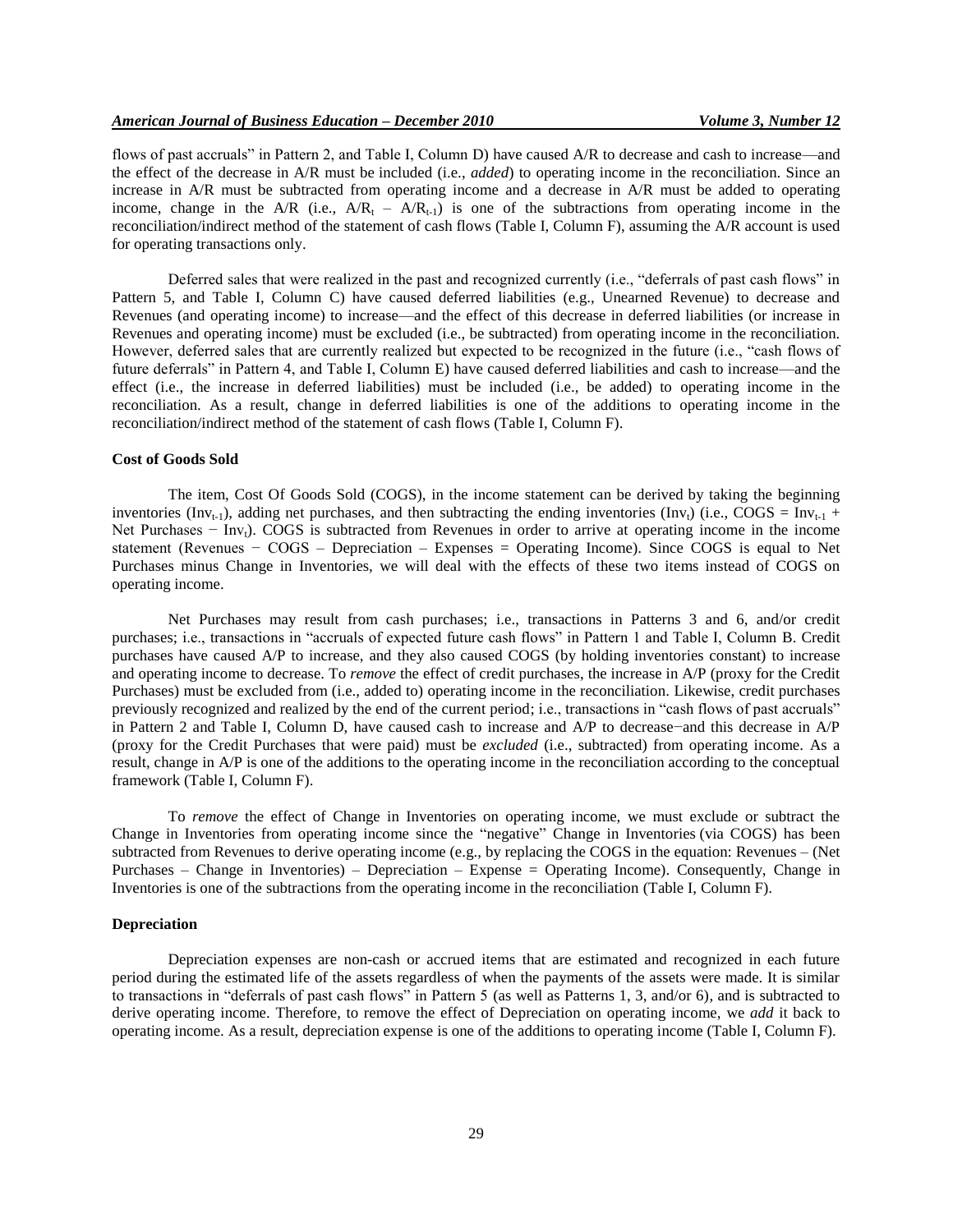#### **Expenses**

Other Expenses will follow the same logic explained above in COGS and Unearned Revenue. Recognized expenses have caused payables to increase (i.e., "accruals of expected future cash flows" in Pattern 1, and Table I, Column B) and realized expenses have caused payables to decrease (i.e., "cash flows of past accruals" in Pattern 2, and Table I, Column D). Since Expenses are subtracted to derive operating income, the Change in Payables must be *added* back to operating income, and the Change in Prepayments must be *subtracted* from operating income. As a result, Change in Payables is one of the additions to operating income, and Change in Prepayments is one of the subtractions from operating income (Table I, Column F).

In summary, when reconciling operating income to net operating cash flow, we *remove* effects of non-cash recognitions (i.e., transactions in Patterns 1 and 5) from operating income and *include* effects of non-recognized cash flows (i.e., transactions in Patterns 2 and 4). These non-cash recognitions that must be removed and nonrecognized cash flows that must be included have the same effects not only on operating income and the cash account, respectively, but also on accounts in the balance sheet (as seen in Figure 3). The net effects on the accounts displayed in Table 1, Column F are identical to the *additions to* (e.g., change in Unearned Revenue, change in A/P, Depreciation, and change in Payables) and *subtractions from* (e.g., change in A/R, change in Inventory, and change in Prepayments) operating income seen in the textbooks.

## **CONCLUSIONS**

The conceptual framework in this paper demonstrates the fundamental concept of reconciliation behind the indirect method of the statement of cash flows. It provides a framework to enhance students' understanding of the rationale of the reconciliation. The framework applies the terms of the components defined in the ASC 230-10-45- 28 regarding the indirect method and recognizes additional components by laying out all possible patterns of transactions based on the sequence of occurrence between the timing of recognitions and the timing of realizations. The framework demonstrates how accrual- and cash-basis accounting methods relate to each other and how the two methods are reconciled using newly-identified components of transactions in the reconciliation.

Based on the framework, the reconciliation follows a process of first *removing* the effects of accrual-basis operating transactions that have no effect on cash; i.e., transactions in Patterns 1 and 5, and then *including* the effects of cash-basis operating transactions that have no effect on operating income; i.e., transactions in Patterns 2 and 4. The first type of effects—ones that must be removed—is specified in ASC 230-10-45-28 as "accruals of expected future cash receipts and cash payments" (Pattern 1 transactions in the framework), and "deferrals of past cash receipts and cash payments" (Pattern 5 transactions in the framework). In textbooks, these effects are also referred as "items that affected reported net income but did not affect cash" or "non-cash revenues and non-cash expenses" (Kieso, Weygandt, and Warfield). However, the second type of effects—ones that must be included—is not defined in the ASC 230-10-45-28, IAS 7.18 or in textbooks. Thus, the author's conceptual framework provides more thorough and complete components of transactions that will enhance students' understanding of the indirect method of reconciliation between accrual- and cash-basis accounting.

The framework also illustrates more thoroughly the rationale of how additions and subtractions are derived with respect to the reconciliation. Students can see from framework that additions and subtractions are the net results on proxy accounts representing the effects which need to be removed and included in the reconciliation of accrualand cash-basis accounting methods.

## **AUTHOR INFORMATION**

**Dr. TJ Wang** is an associate professor at Governors State University. He has written a few papers related to relational database and won the Best Paper awards in the AIS Educator Annual Conference in 2002, 2004 and 2005. He has published some of the papers in the *American Journal of Business Education*, *Journal of College Teaching and Learning, and Review of Business Information Systems*. He has taught at Robert Morris University, University of Wisconsin-Milwaukee, Bellevue Community College, Rutgers University and New Jersey Institute of Technology.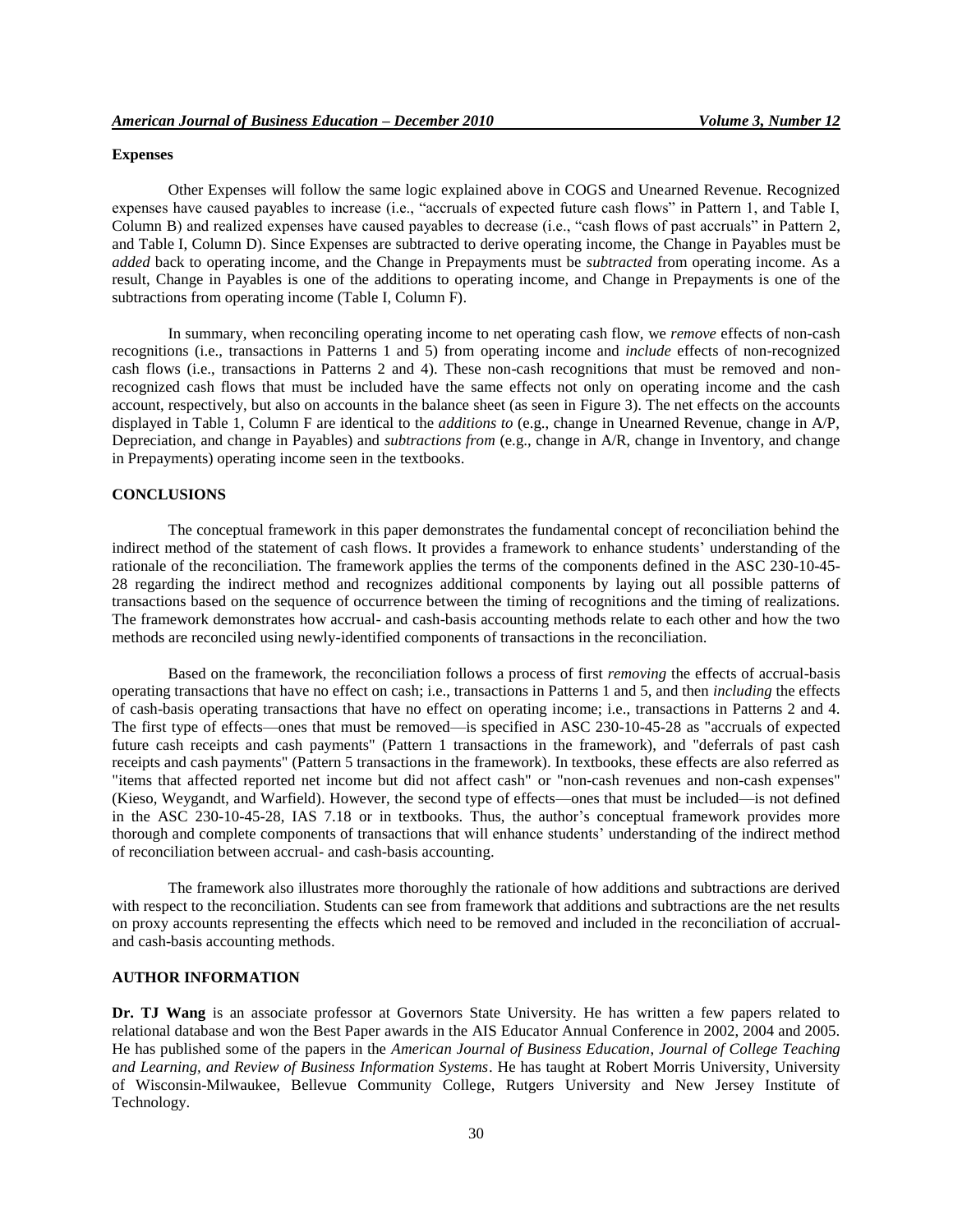# **REFERENCES**

- 1. Kieso, D. E., Weygandt, J. J., and Warfield, T. D. 2010. *Intermediate accounting*. 13<sup>th</sup> ed. NY: John Wiley & Sons.
- 2. O'Bryan, D., Berry, K. T., Troutman, C., and Quirin, J. J. 2000. Using accounting equation analysis to teach the statement of cash flows in the first financial accounting course. *Journal of Accounting Education* 18(2): 147-155.
- 3. Rai, A. 2003. Reconciliation of net income to cash flow from operations: an accounting equation approach. *Journal of Accounting Education* 21(1): 17-24.